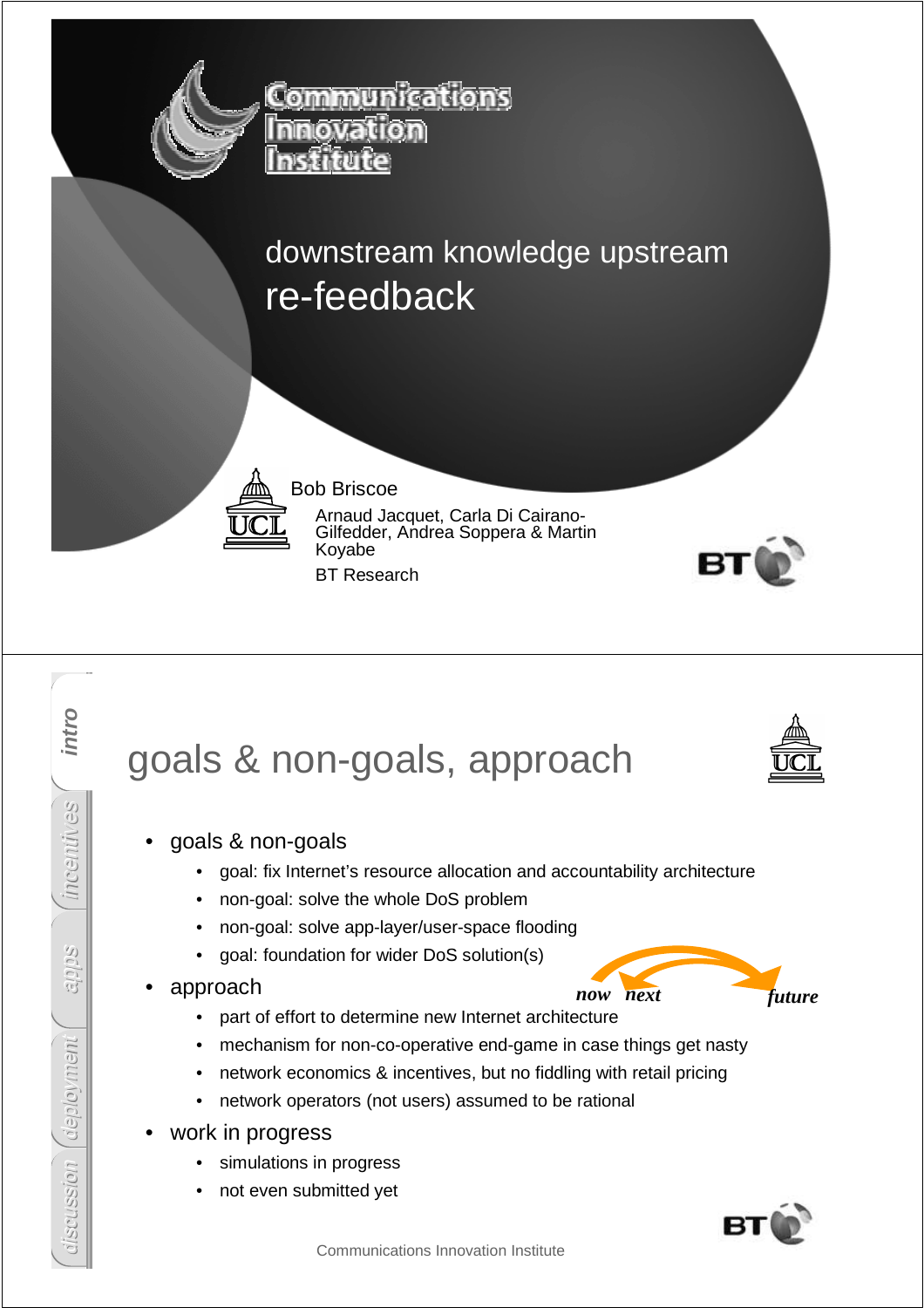

### pre-requisite knowledge: explicit congestion notification (ECN)

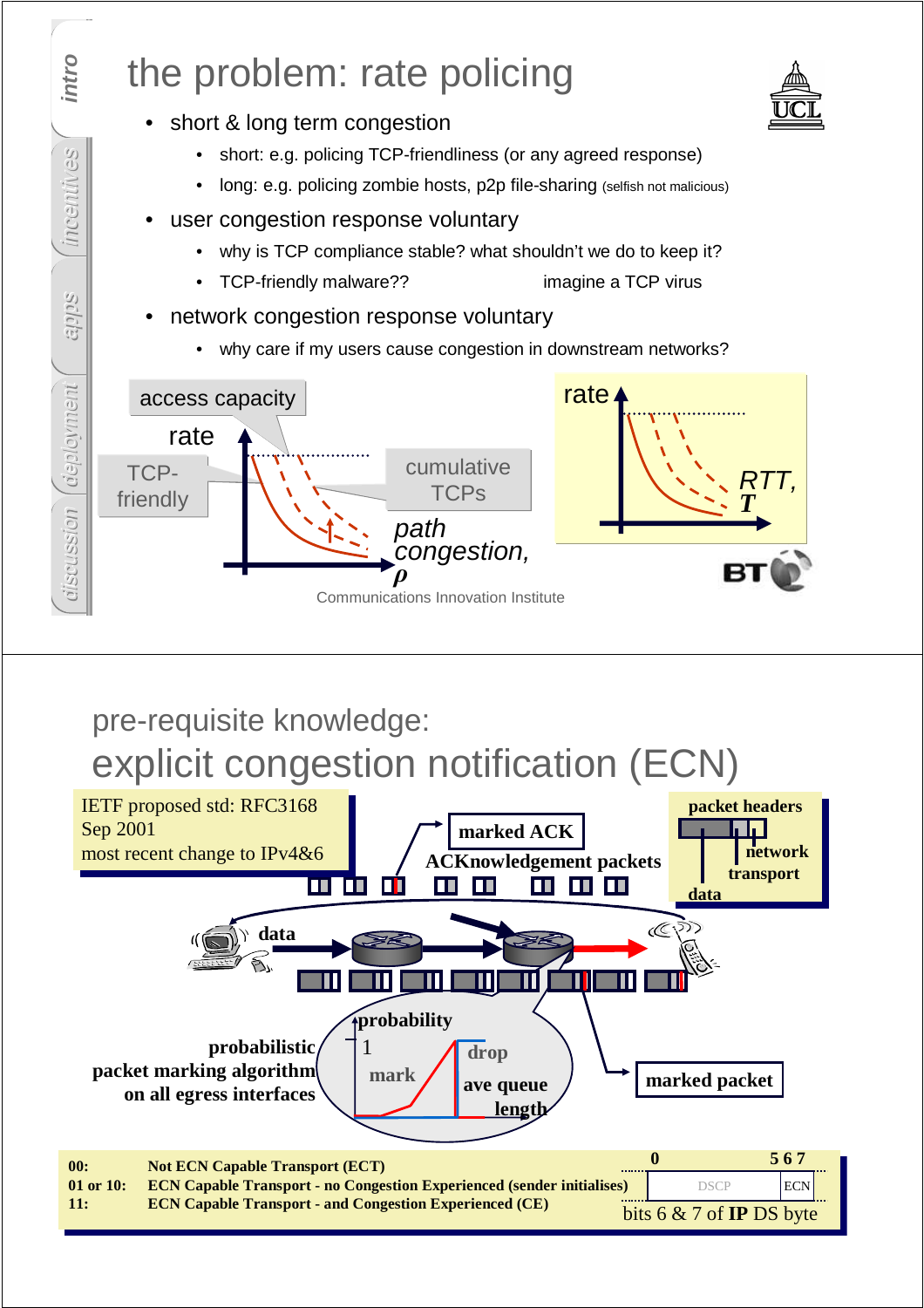

downstream knowledge upstream: the idea

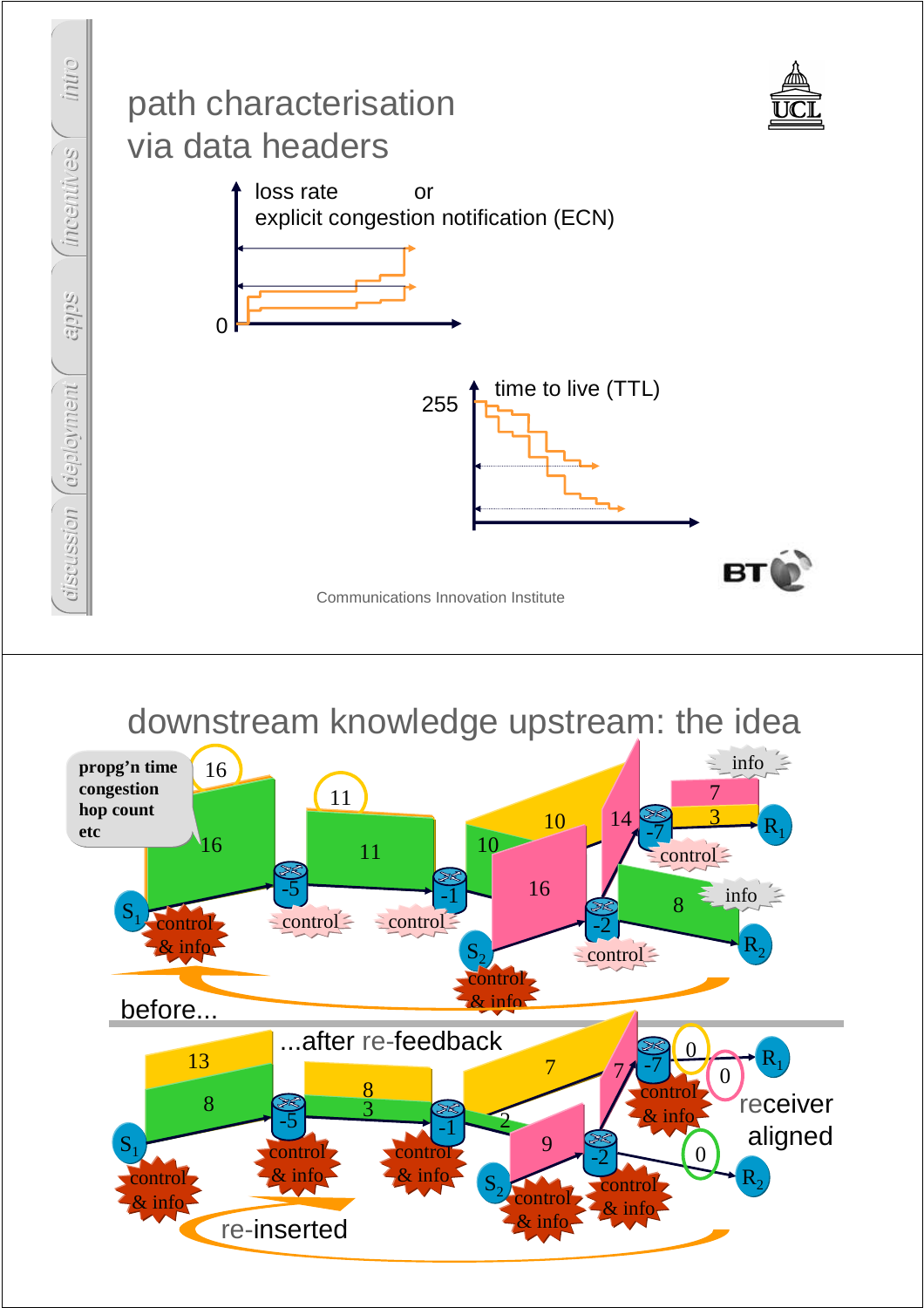

# congestion protocol terms



- ECN = Explicit Congestion Notification
- ECL = Explicit Congestion Level (my term)
- 're-' = receiver aligned (or re-inserted)

intro

incentives

apps

discussion **intro**

deployment

discussion (deployment

| aligned at | binary | multi-bit |
|------------|--------|-----------|
| sender     | ECN    | ECI       |
| receiver   | re-ECN | re-ECL    |

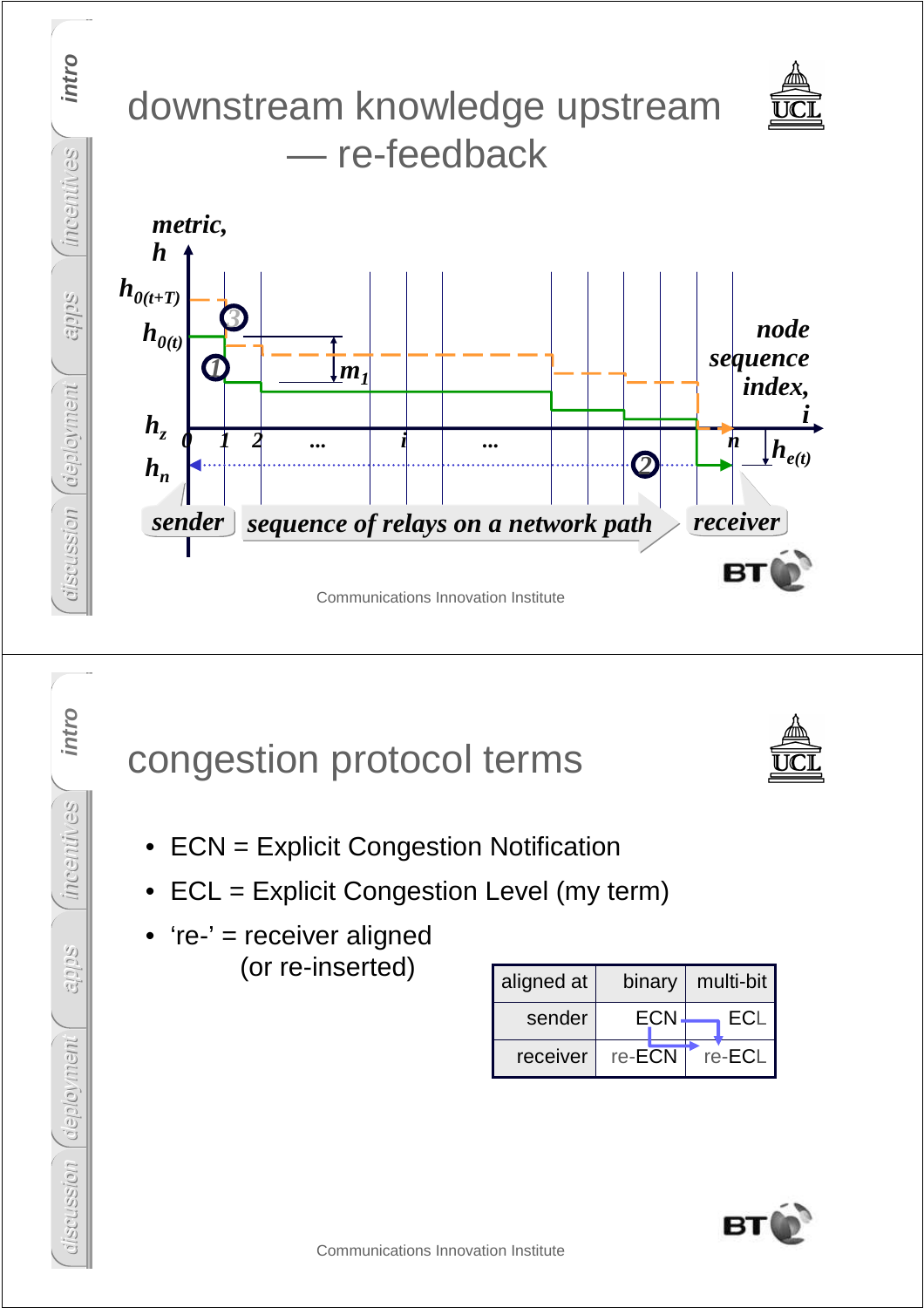

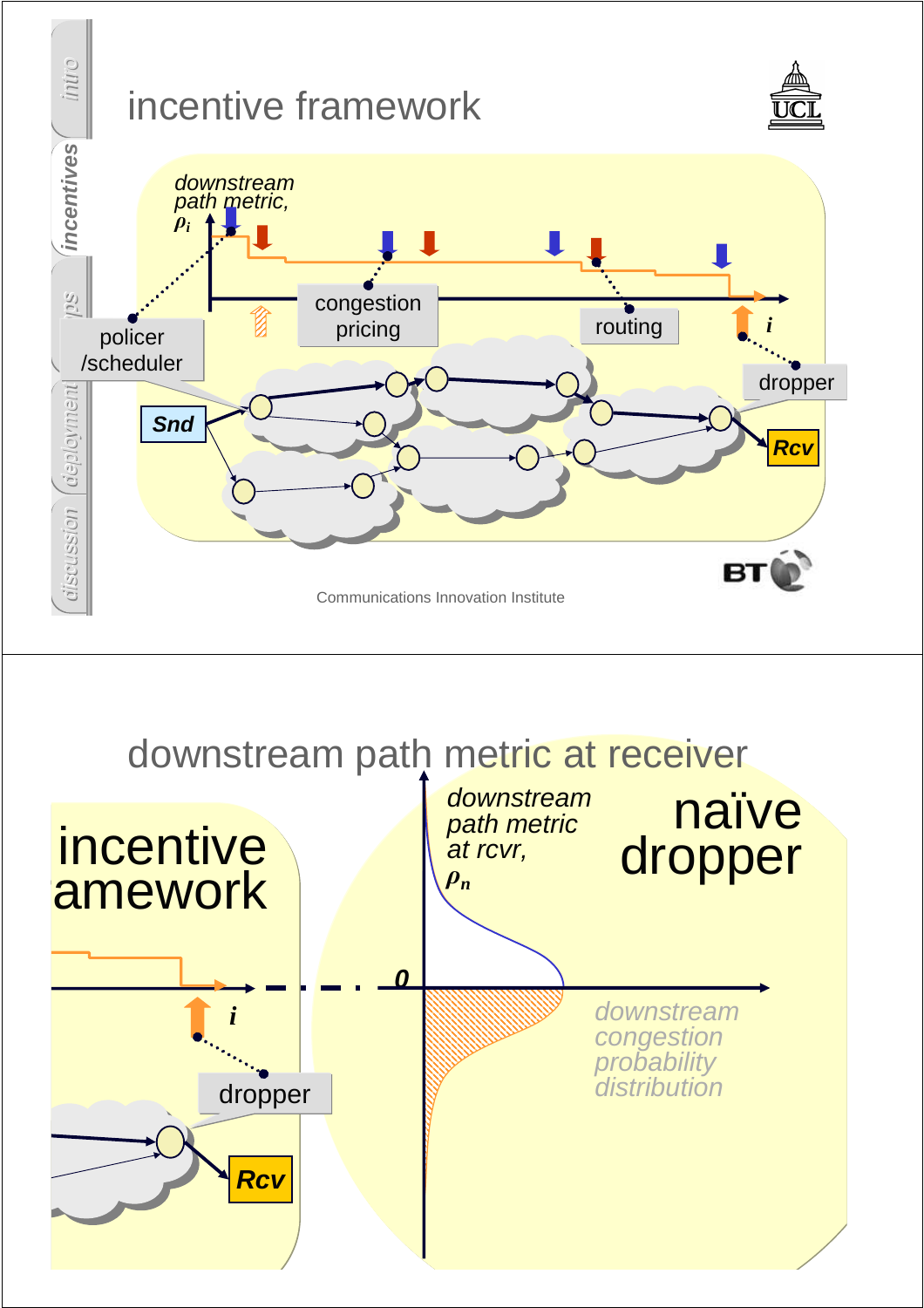#### incentive amework penalising uncertain misbehaviour downstream congestion probability distribution **0** adaptive drop probability **1** systematic cheating,  $\Delta \rho$ <sub>c</sub> <sup>∆</sup>ρ*<sup>c</sup>* downstream<br>path metric Stateless dropper *i* **Rcv** dropper path metric at rcvr, ρ*n*

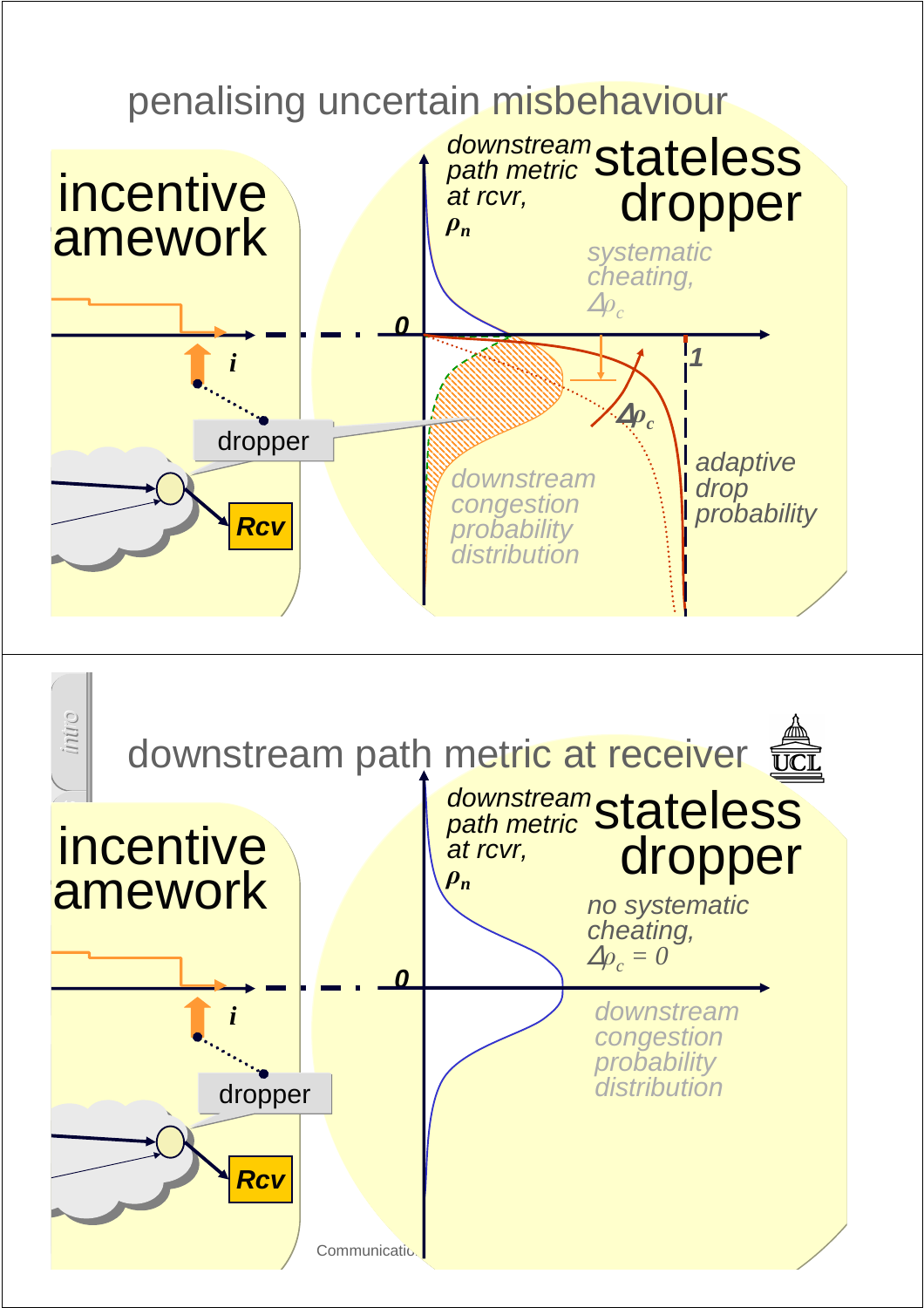# spawning focused droppers



- use penalty box technique [Floyd99]
	- examine (candidate) discards for any signature
	- spawn child dropper to focus on subset that matches signature
	- kill child dropper if no longer dropping (after random wait)

### push back

- send hint upstream defining signature(s)
- if (any) upstream node has idle processing resource test hint by spawning dropper focused on signature as above
- cannot DoS with hints, as optional & testable
	- no need for crypto authentication no additional DoS vulnerability

Communications Innovation Institute

## TCP policer – no state for well-behaved flows



apps

deployment

*ceployment* 

discussion |

discussion *[deployment | apps* | incentives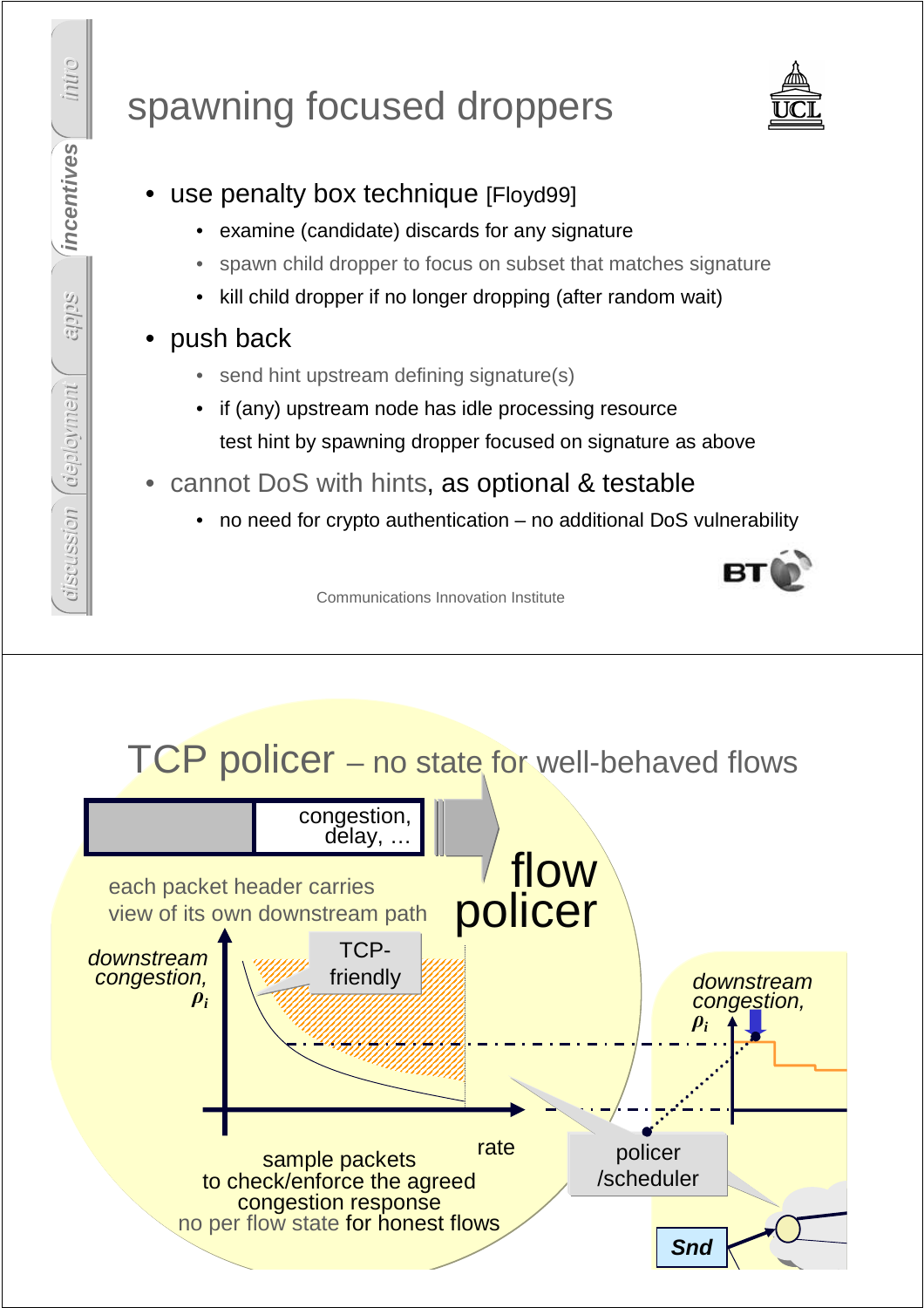

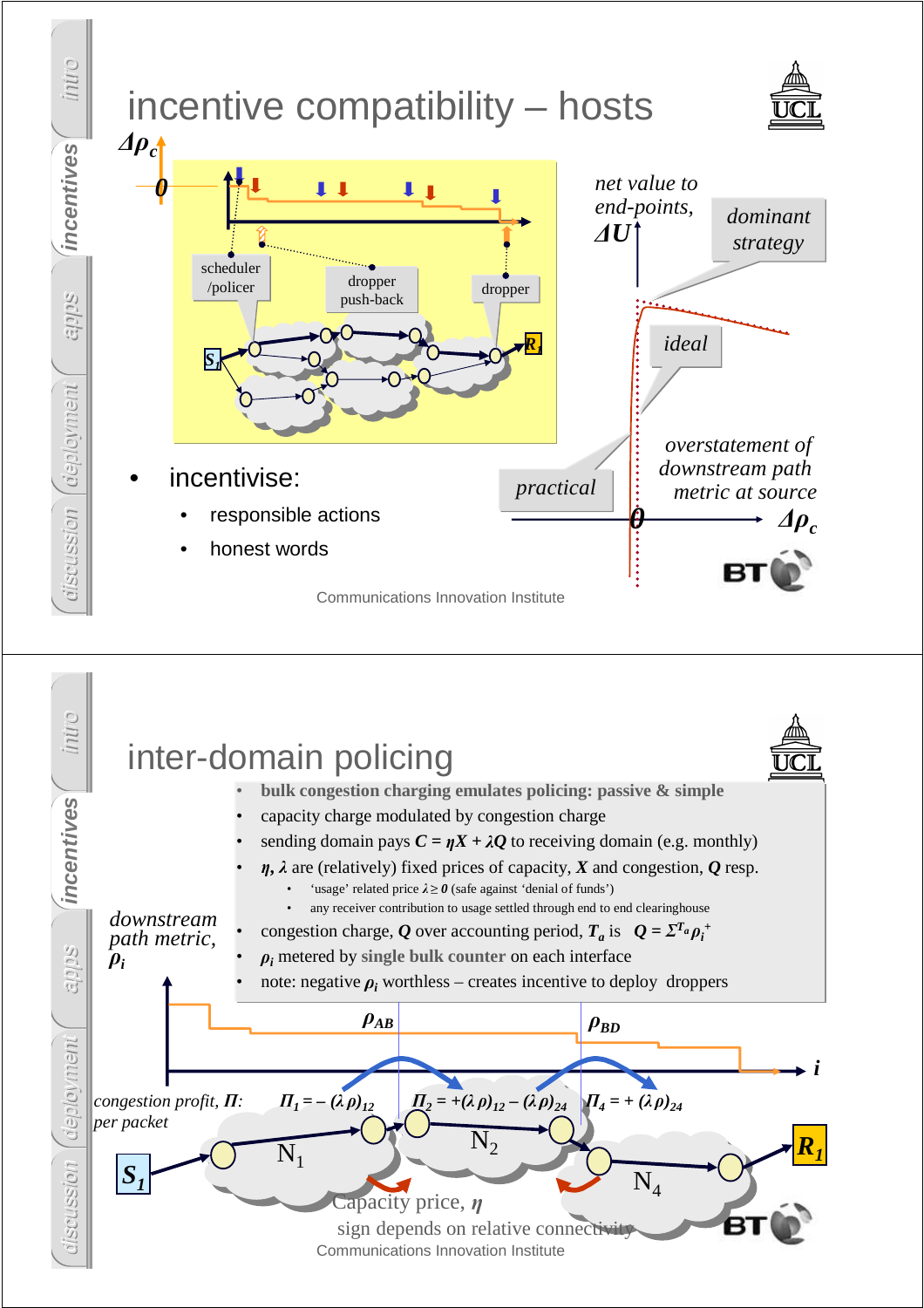## incentive compatibility – inter-domain routing



- why doesn't a network overstate congestion?
	- **msecs**: congestion response gives diminishing returns (for TCP:  $\Delta \Pi \propto \sqrt{\Delta \rho}$ )
	- **minutes**: upstream networks will route round more highly congested paths
		- by sampling data N<sub>1</sub> can see relative costs of paths to R<sub>1</sub> thru N<sub>2</sub> & N<sub>3</sub>
	- **months**: persistent overstatement of congestion:
		- artificially reduces traffic demand (thru congestion response)
		- ultimately reduces capacity element of revenue
- also incentivises provision, to compete with monopoly paths





intro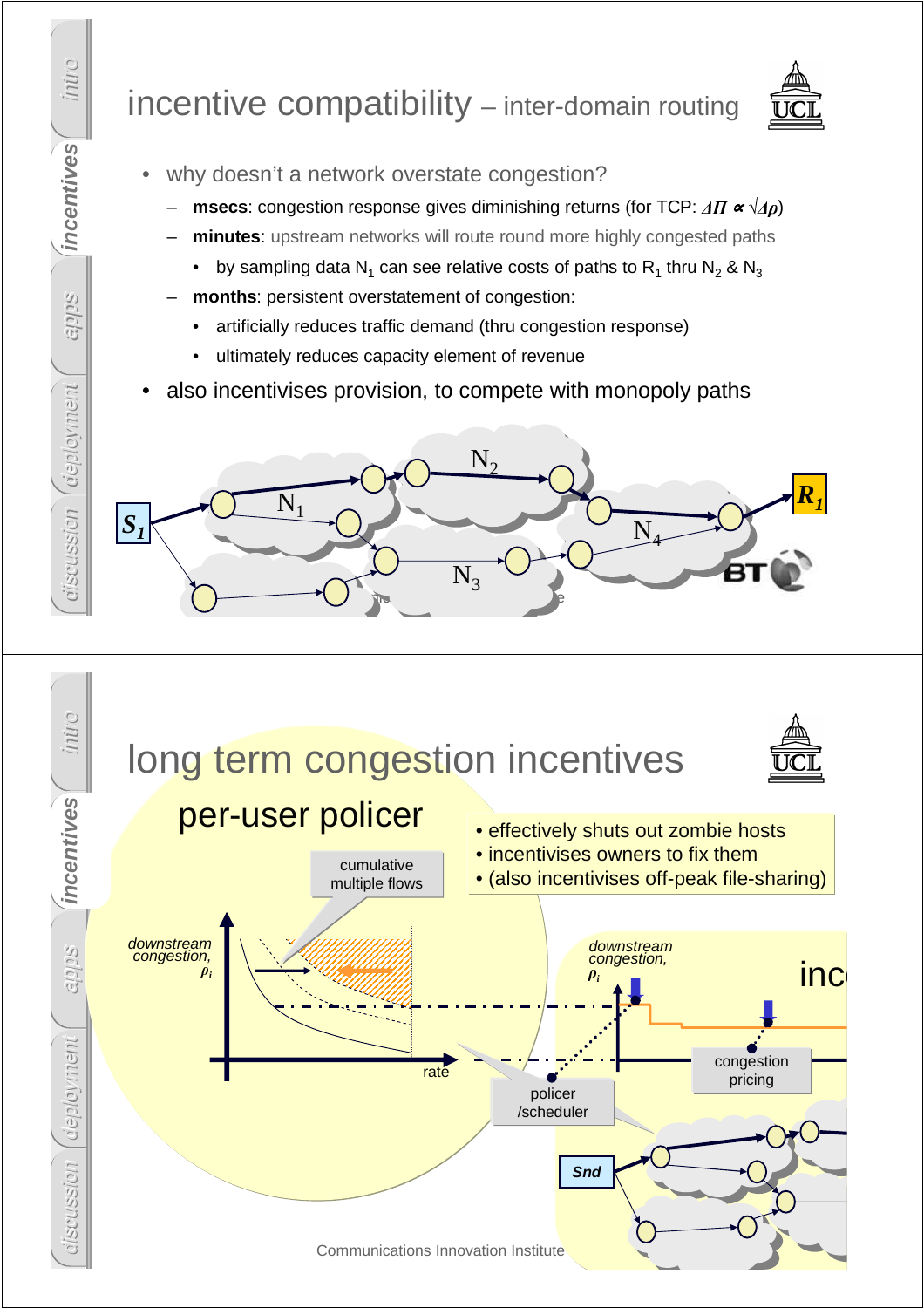## incentives for other metrics

- downstream unloaded delay (emulated by TTL)
	- approximates to ½ feedback response time (near source)  $\Rightarrow$  RTT
	- each node can easily establish its local contribution
	- identical incentive properties to congestion
		- increasing response time increases social cost
		- physically impossible to be truthfully negative
	- incentive mechanism identical to that of congestion

#### assess other metrics case-by-case

Communications Innovation Institute

### slow-enough-start

- initial value of metric(s) for new flows?
	- undefined deliberately creates dilemma
	- if too low, may be dropped at egress
	- if too high, may be deprioritised at ingress
- without re-feedback (today)
	- if congested: all other flows share cost equally with new flow
	- if not congested: new flow rewarded with full rate
- with re-feedback
	- risk from lack of path knowledge carried solely by new flow
	- creates slow-start incentive
	- once path characterised, can rise directly to appropriate rate
	- also creates incentive to share path knowledge
	- can insure against the risk (see differentiated service)



Communications Innovation Institute

*R1 S1* scheduler/ policer and dropper push-<br>policer hack dropper dropper pushback





intro

incentives

apps

deployment discussion **apps**

aeployment

discussion

intro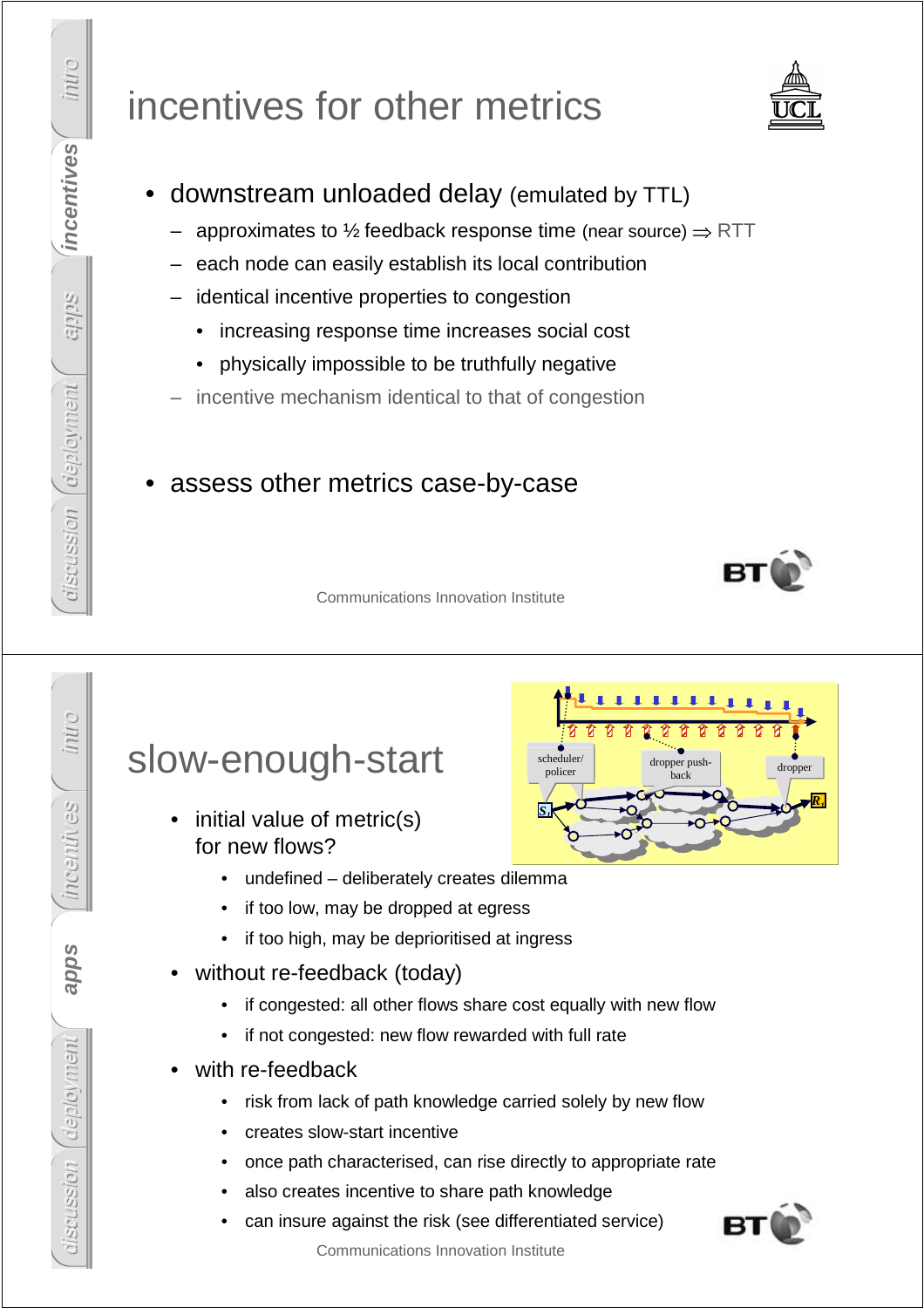## single datagram-dominated traffic mix

- current Internet would collapse
	- not designed for all eventualities
	- 10<sup>12</sup> devices, 10<sup>9</sup> users, RPCs, sensor nets, event avalanches
- with re-feedback
	- service protected against completely uncorrelated traffic mix
	- demanding users can still insure against risk
- for brief flows, TCP slow start sets rate limit
	- ...not technology performance advances
	- with re-feedback, once characterised path, can hit full rate

Communications Innovation Institute

# distributed denial of service

- merely enforcing congestion response
- honest sources
	- increase initial metric & reduce rate

#### • malicious sources

- if do increase initial metric
	- policer at attacker's ingress forces rate response
	- have to space out packets even at flow start
- if don't increase initial metric
	- negative either at the point of attack or before
	- distinguished from honest traffic and discarded
	- push back kicks in if persistent









Communications Innovation Institute

intro

incentives

apps

deployment discussion **apps**

deployment

aiscussion

apps